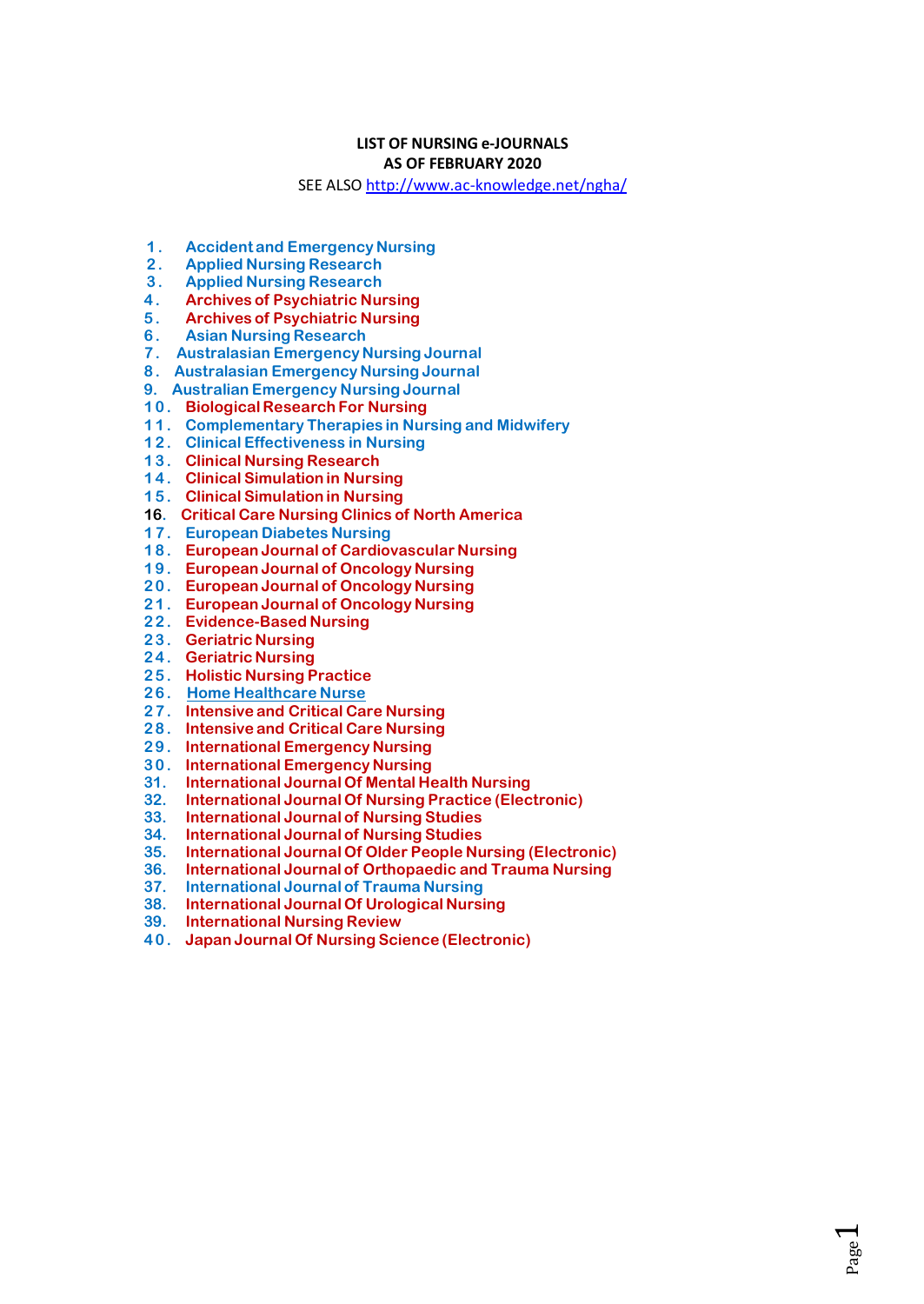- **41. Journal for Nurse [Practitioners](https://www.clinicalkey.com/nursing/dura/browse/journalIssue/15554155)**
- **42. Journal for Nurses in Professional [Development](http://ovidsp.ovid.com/ovidweb.cgi?T=JS&amp%3BNEWS=n&amp%3BCSC=Y&amp%3BPAGE=toc&amp%3BD=yrovft&amp%3BAN=01709760-000000000-00000)**
- **43. Journal for Nurses in Staff [Development](http://ovidsp.ovid.com/ovidweb.cgi?T=JS&amp%3BNEWS=n&amp%3BCSC=Y&amp%3BPAGE=toc&amp%3BD=yrovft&amp%3BAN=00124645-000000000-00000) - JNSD**
- **44. Journal For Specialists In Pediatric Nursing [\(Electronic\)](http://onlinelibrary.wiley.com/journal/10.1111/(ISSN)1744-6155/issues)**
- **45. Journal of [Addictions](http://ovidsp.ovid.com/ovidweb.cgi?T=JS&amp%3BNEWS=n&amp%3BCSC=Y&amp%3BPAGE=toc&amp%3BD=yrovft&amp%3BAN=00060867-000000000-00000) Nursing**
- **46. Journal Of [Advanced](http://onlinelibrary.wiley.com/journal/10.1111/(ISSN)1365-2648/issues) Nursing\\**
- **47. Journal of [Cardiovascular](http://ovidsp.ovid.com/ovidweb.cgi?T=JS&amp%3BNEWS=n&amp%3BCSC=Y&amp%3BPAGE=toc&amp%3BD=yrovft&amp%3BAN=00005082-000000000-00000) Nursing**
- **48. Journal of [Christian](http://ovidsp.ovid.com/ovidweb.cgi?T=JS&amp%3BNEWS=n&amp%3BCSC=Y&amp%3BPAGE=toc&amp%3BD=yrovft&amp%3BAN=00005217-000000000-00000) Nursing**
- **49. [Journal](http://onlinelibrary.wiley.com/journal/10.1111/(ISSN)1365-2702/issues) Of Clinical Nursing**
- **50. Journal of [Emergency](https://www.clinicalkey.com/nursing/dura/browse/journalIssue/00991767) Nursing**
- **51. Journal of [Emergency](http://www.sciencedirect.com/science/journal/00991767) Nursing**
- **52. [Journal](http://jfn.sagepub.com/) of Family Nursing**
- **53. Journal of [Forensic](http://ovidsp.ovid.com/ovidweb.cgi?T=JS&amp%3BNEWS=n&amp%3BCSC=Y&amp%3BPAGE=toc&amp%3BD=yrovft&amp%3BAN=01263942-000000000-00000) Nursing**
- **54. [Journal](http://jhn.sagepub.com/) of Holistic Nursing**
- **55. Journal of Hospice & [Palliative](http://ovidsp.ovid.com/ovidweb.cgi?T=JS&amp%3BNEWS=n&amp%3BCSC=Y&amp%3BPAGE=toc&amp%3BD=yrovft&amp%3BAN=00129191-000000000-00000) Nursing**
- **56. Journal of [Infusion](http://ovidsp.ovid.com/ovidweb.cgi?T=JS&amp%3BNEWS=n&amp%3BCSC=Y&amp%3BPAGE=toc&amp%3BD=yrovft&amp%3BAN=00129804-000000000-00000) Nursing**
- **57. Journal of [Intravenous](http://ovidsp.ovid.com/ovidweb.cgi?T=JS&amp%3BNEWS=n&amp%3BCSC=Y&amp%3BPAGE=toc&amp%3BD=yrovft&amp%3BAN=00005160-000000000-00000) Nursing**
- **58. Journal of [Neonatal](https://www.clinicalkey.com/nursing/dura/browse/journalIssue/13551841) Nursing**
- **59. Journal of [Neonatal](http://www.sciencedirect.com/science/journal/13551841) Nursing**
- **60. Journal of Nursing [Administration](http://ovidsp.ovid.com/ovidweb.cgi?T=JS&amp%3BNEWS=n&amp%3BCSC=Y&amp%3BPAGE=toc&amp%3BD=yrovft&amp%3BAN=00005110-000000000-00000)**
- **61. [Journal](http://ovidsp.ovid.com/ovidweb.cgi?T=JS&amp%3BNEWS=n&amp%3BCSC=Y&amp%3BPAGE=toc&amp%3BD=yrovft&amp%3BAN=00001786-000000000-00000) of Nursing Care Quality**
- **62. Journal Of Nursing [Management](http://onlinelibrary.wiley.com/journal/10.1111/(ISSN)1365-2834/issues)**
- **63. Journal of Nursing [Regulation](https://www.clinicalkey.com/nursing/dura/browse/journalIssue/21558256)**
- **64. Journal of Nursing [Research](http://ovidsp.ovid.com/ovidweb.cgi?T=JS&amp%3BNEWS=n&amp%3BCSC=Y&amp%3BPAGE=toc&amp%3BD=yrovft&amp%3BAN=00134372-000000000-00000)**
- **65. Journal Of Nursing [Scholarship](http://onlinelibrary.wiley.com/journal/10.1111/(ISSN)1547-5069/issues)**
- **66. Journal of Nursing Staff [Development](http://ovidsp.ovid.com/ovidweb.cgi?T=JS&amp%3BNEWS=n&amp%3BCSC=Y&amp%3BPAGE=toc&amp%3BD=yrovft&amp%3BAN=00005108-000000000-00000)**
- **67. Journal Of Obstetric, [Gynecologic](http://onlinelibrary.wiley.com/journal/10.1111/(ISSN)1552-6909/issues) & Neonatal Nursing**
- **68. Journal of [Orthopaedic](http://www.sciencedirect.com/science/journal/13613111) Nursing**
- **69. Journal of [Pediatric](https://www.clinicalkey.com/nursing/dura/browse/journalIssue/08825963) Nursing**
- **70. Journal of [Pediatric](http://www.sciencedirect.com/science/journal/08825963) Nursing**
- **71. Journal of Pediatric [Oncology](http://jpo.sagepub.com/) Nursing**
- **72. Journal of [Perianesthesia](https://www.clinicalkey.com/nursing/dura/browse/journalIssue/10899472) Nursing**
- **73. Journal of [PeriAnesthesia](http://www.sciencedirect.com/science/journal/10899472) Nursing**
- **74. Journal of Perinatal & [NeonatalNursing](http://ovidsp.ovid.com/ovidweb.cgi?T=JS&amp%3BNEWS=n&amp%3BCSC=Y&amp%3BPAGE=toc&amp%3BD=yrovft&amp%3BAN=00005237-000000000-00000)**
- **75. Journal of [Professional](https://www.clinicalkey.com/nursing/dura/browse/journalIssue/87557223) Nursing**
- **76. Journal of [Professional](http://www.sciencedirect.com/science/journal/87557223) Nursing**
- **77. Journal Of [Psychiatric](http://onlinelibrary.wiley.com/journal/10.1111/(ISSN)1365-2850/issues) & Mental Health Nursing**
- **78. Journal of [Radiology](https://www.clinicalkey.com/nursing/dura/browse/journalIssue/15460843) Nursing**
- **79. Journal of [Radiology](http://www.sciencedirect.com/science/journal/15460843) Nursing**
- **80. Journal of [Research](http://jrn.sagepub.com/) in Nursing**
- **81. Journal Of The American Association Of Nurse [Practitioners](http://onlinelibrary.wiley.com/journal/10.1002/(ISSN)2327-6924/issues)**
- **82. Journal of the American Psychiatric Nurses [Association](http://jap.sagepub.com/)**
- **8 3. Journal of the [Association](http://www.sciencedirect.com/science/journal/10553290) of Nurses in AIDS Care**
- **8 4. Journal of the [Association](https://www.clinicalkey.com/nursing/dura/browse/journalIssue/10553290) of Nurses in AIDS Care**
- **8 5. Journal of the [Dermatology](http://ovidsp.ovid.com/ovidweb.cgi?T=JS&amp%3BNEWS=n&amp%3BCSC=Y&amp%3BPAGE=toc&amp%3BD=yrovft&amp%3BAN=01412499-000000000-00000) Nurses' Association**
- **8 6. Journal of [Transcultural](http://tcn.sagepub.com/) Nursing**
- **8 7. [Journal](http://ovidsp.ovid.com/ovidweb.cgi?T=JS&amp%3BNEWS=n&amp%3BCSC=Y&amp%3BPAGE=toc&amp%3BD=yrovft&amp%3BAN=00043860-000000000-00000) of Trauma Nursing**
- **8 8. Journal of [Vascular](https://www.clinicalkey.com/nursing/dura/browse/journalIssue/10620303) Nursing**
- **8 9. Journal of [Vascular](http://www.sciencedirect.com/science/journal/10620303) Nursing**
- **9 0. MCN, [American](http://ovidsp.ovid.com/ovidweb.cgi?T=JS&amp%3BNEWS=n&amp%3BCSC=Y&amp%3BPAGE=toc&amp%3BD=yrovft&amp%3BAN=00005721-000000000-00000) Journal of Maternal Child Nursing**
- **9 1. NASN [School](http://nas.sagepub.com/) Nurse**
- **9 2. [Newborn](https://www.clinicalkey.com/nursing/dura/browse/journalIssue/15273369) and Infant Nursing Reviews**
- **9 3. Nurse [Education](http://www.sciencedirect.com/science/journal/14715953) in Practice**
- **9 4. Nurse [EducationToday](https://www.clinicalkey.com/nursing/dura/browse/journalIssue/02606917)**